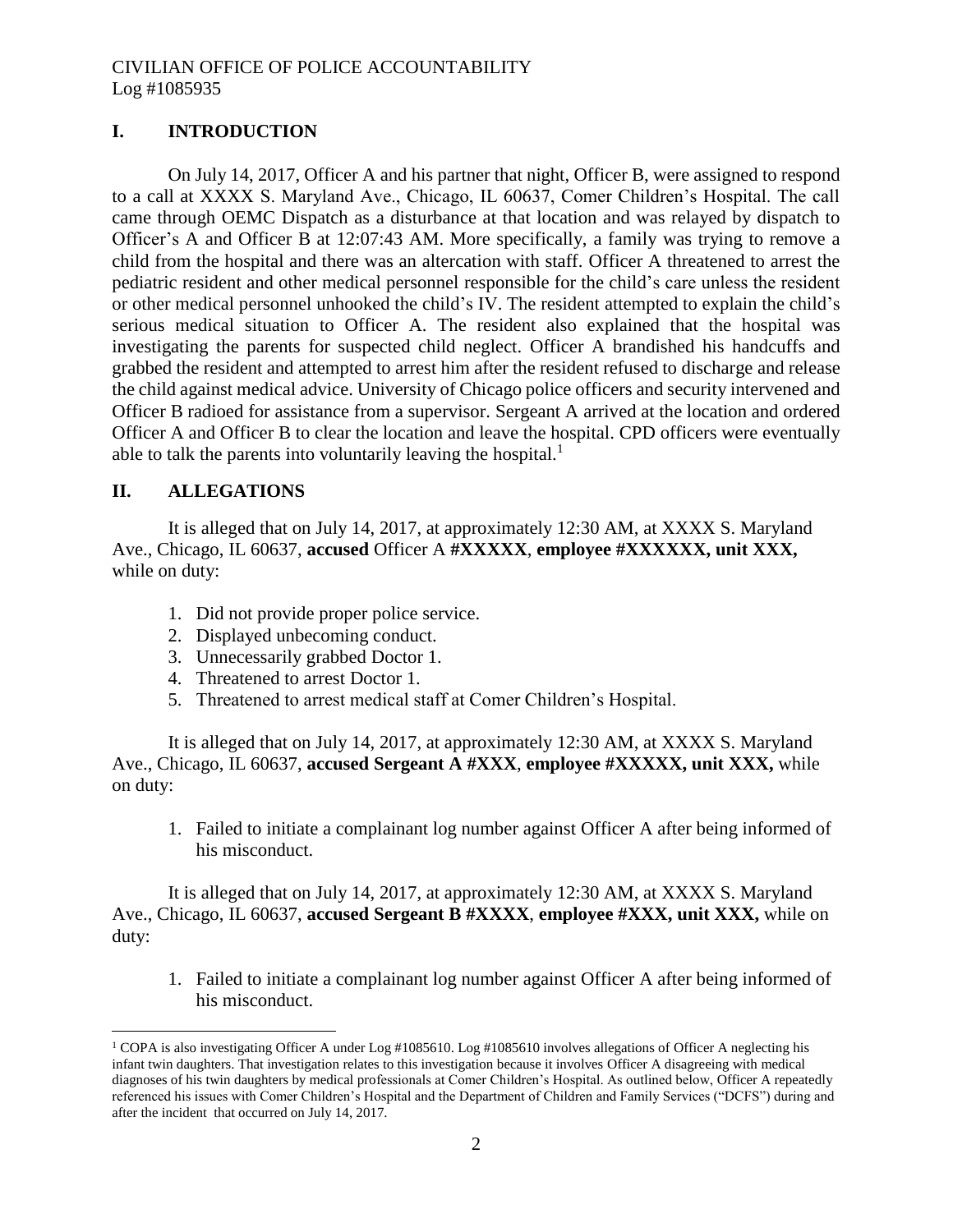It is alleged that on July 14, 2017, at approximately 12:30 AM, at XXXX S. Maryland Ave., Chicago, IL 60637, **accused Lieutenant A #XXX**, **employee #XXXXX, unit XXX,** while on duty:

1. Failed to initiate a complainant log number against Officer A after being informed of his misconduct.

## **III. APPLICABLE RULES AND LAWS**

**Rule 1:** Violation of any law or ordinance.

**Rule 2:** Any action or conduct which impedes the Department's efforts to achieve its policy and goals or brings discredit upon the Department.<sup>2</sup>

**Rule 3:** Any failure to promote the Department's efforts to implement its policy or accomplish its goals. $3$ 

**Rule 5:** Failure to perform any duty.

**Rule 8:** Disrespect to or maltreatment of any person, while on or off duty.

**Rule 9:** Engaging in any unjustified verbal or physical altercation with any person, while on or off duty.<sup>4</sup>

## **Rules and Regulations of the Chicago Police Department**

**Chicago Police Department General Order G03-02, Use of Force Guidelines**

**Chicago Police Department General Order G08-01-02, Specific Responsibilities Regarding Allegations of Misconduct**

**Illinois Complied Statute, 720 ILCS 5/12-3 (a-2), Battery**

 $\overline{a}$ <sup>2</sup> This Rule applies to both the professional and private conduct of all members. It prohibits any and all conduct which is contrary to the letter and spirit of Departmental policy or goals or which would reflect adversely upon the Department or its members. It includes not only all unlawful acts by members but also all acts, which although not unlawful in themselves, would degrade or bring disrespect upon the member or the Department, including public and open association with persons of known bad or criminal reputation in the community unless such association is in the performance of police duties. It also includes any action contrary to the stated policy, goals, rules, regulations, orders or directives of the Department.

<sup>&</sup>lt;sup>3</sup> This Rule prohibits any omission or failure to act by any member of the Department, whether on or off duty, which act would be required by the stated policy, goals, rules, regulations, orders and directives of the Department. It applies to supervisory and other members who, through carelessness, inefficiency or design fail to implement all policy goals, rules, regulations, orders and directives of the Department or fail to report to the Department any and all known violations of same, or who through carelessness, inefficiency or design fail to become aware of any such violation, when their assigned duty or supervisory responsibility would require them to become so aware.

<sup>4</sup> Rules 8 and 9 prohibit the use of any excessive force by any member. These rules prohibit all brutality, and physical or verbal maltreatment of any citizen while on or off duty, including any unjustified altercation of any kind.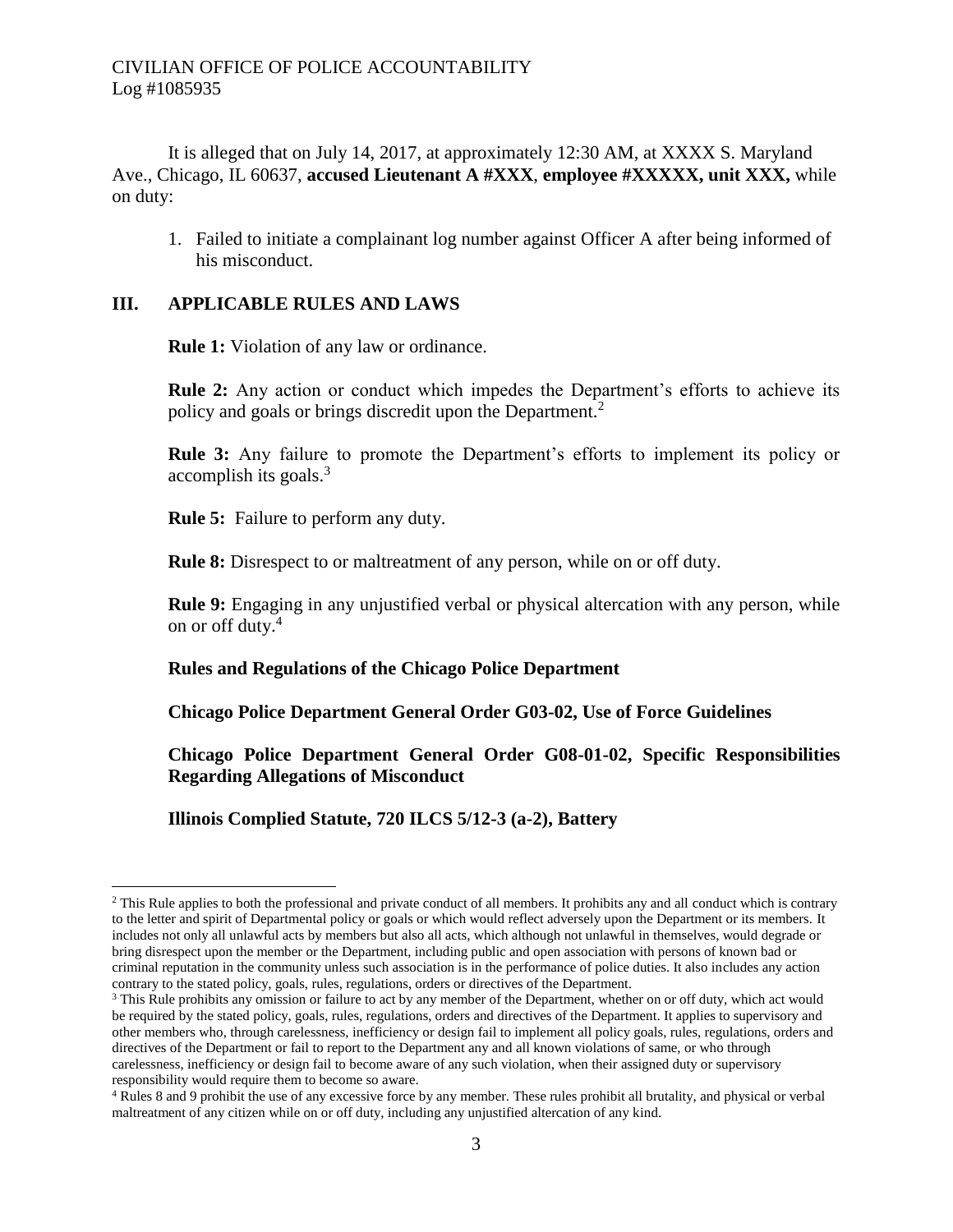### **IV. INVESTIGATION**

The Civilian Office of Police Accountability  $(COPA)^5$  gathered relevant documentary evidence associated with this incident. In addition, COPA obtained statements from both complainant Doctor 1 and the accused: Officer A, Sergeant A, Sergeant B, and Lieutenant A.<sup>6</sup> Summaries of this evidence follow.

### **Written Complaint**

COPA received two written complaints relating to this incident. First, Commander (Cdr.) A submitted a To/From Complaint Register Initiation Report on July 14, 2017, addressed to Chief A, Bureau of Patrol. This report was forwarded to COPA for investigation. The To/From documented that Commander A was contacted by Deputy Chief A of the University of Chicago Police and advised that Officer A had grabbed or pushed Doctor 1 without justification on July 14, 2017.

Second, Civilain 1 of the University of Chicago Hospitals logged a complaint on IPRA's website. This complaint documented that she had signed affidavits for Civilain 2, Director of Public and Parking at University of Chicago Medicine (UCM) and Doctor 1, physician on-call at Comer Children's Hospital. (Attachment 6 & 7)

### **Affidavit of Doctor 1, M.D. <sup>7</sup>**

 $\overline{a}$ 

Doctor 1 prepared a written affidavit that documented the events that occurred on July 13, 2017- July 14, 2017. In the affidavit, Doctor 1 averred that he was on call the night of the incident. He recalled a disagreement between the parents of a 10-month-old patient and hospital staff. The parents insisted on the hospital discharging their child. The hospital refused based on serious concerns relating to the child's health. The child's father called for law enforcement assistance in removing his child from the hospital.

Doctor 1 recalled that CPD Officers A and Officer B responded to the father's call. Doctor 1 attested that soon after Officer A and Officer B arrived, Officer A asked who the patient's doctor was and Officer A advised Doctor 1 that he had no right to keep the patient there. Officer A then stated: "You can either discharge the patient now, or someone is getting arrested." Doctor 1

<sup>5</sup> On September 15, 2017, the Civilian Office of Police Accountability (COPA) replaced the Independent Police Review Authority (IPRA) as the civilian oversight agency of the Chicago Police Department. Thus, this investigation, which began under IPRA, was transferred to COPA on September 15, 2017, and the recommendation(s) set forth herein are the recommendation(s) of COPA.

<sup>6</sup> COPA obtained OEMC records which confirmed that the interviewed CPD personnel were present at the hospital the night of the incident. (Attachments 10 & 59)

<sup>7</sup> COPA also received an affidavit from Civilian 2, Director of Public Safety and Parking at the UCM. Civilain 2's affidavit provided substantially the same account as the written affidavit provided by Doctor 1. (Attachment 8). The affidavit adds that the University of Chicago Medicine policy states in relevant part: *"Minors do not have the right to leave against medical advice. Their parents may not remove them from the Medical Center against medical advice if removal would create a substantial risk of physical injury to the minor or otherwise prevent the minor from receiving medically indicated treatment as necessary for the minor's wellbeing. Please consult Suspected Child Abuse or Neglect Reporting; Temporary Protective Custody, Administrative Police 02-07."* (emphasis in original).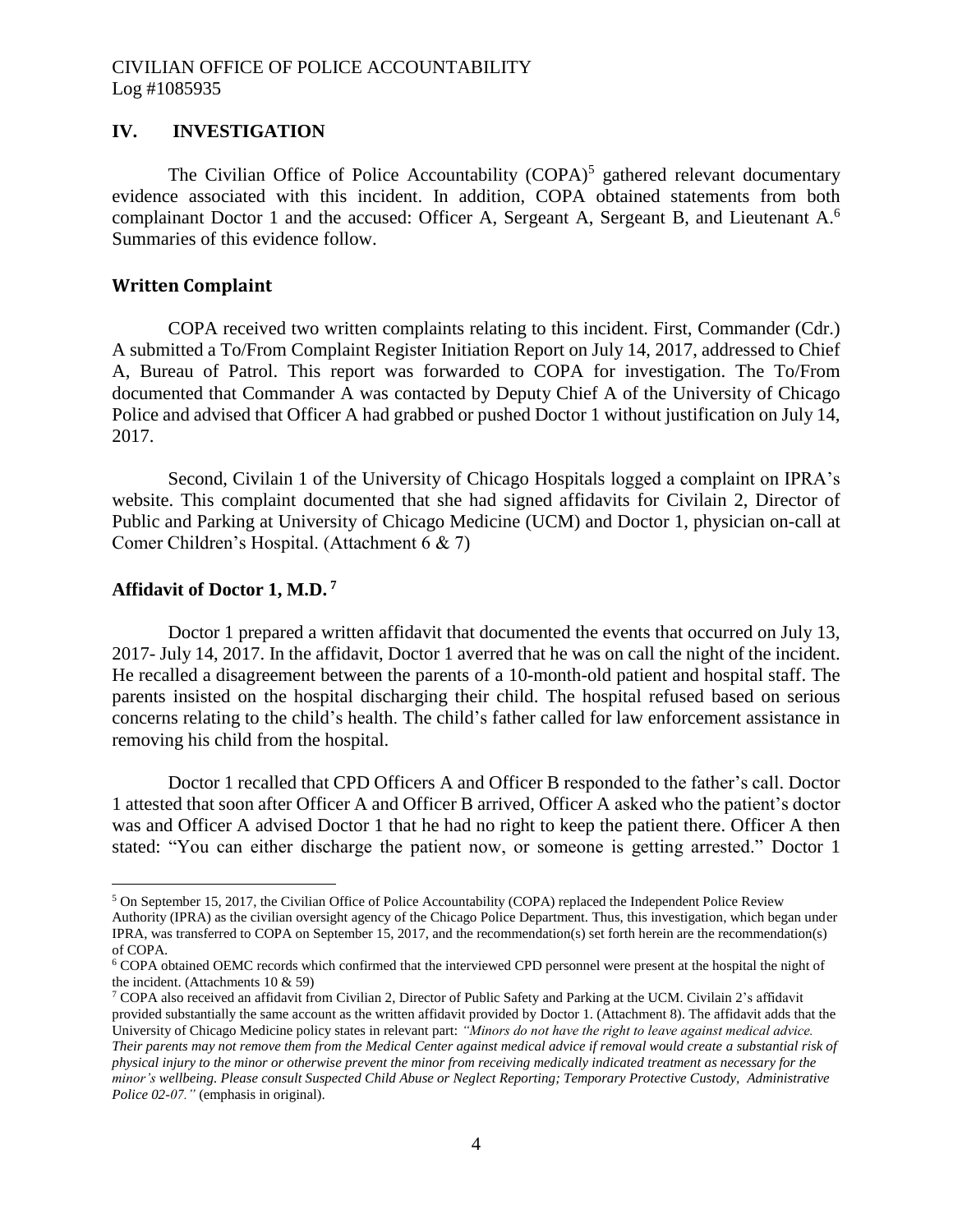explained to Officer A the seriousness of the child's medical condition. Doctor 1 informed Officer A that the child could not be discharged because it was the middle of the night and there was no accepting facility or physician for a transfer. Officer A replied: "I don't care! You cannot keep this child here," and accused Doctor 1 of violating the parents' rights.

Doctor 1 asked to speak with Officer A away from the family, but Officer A refused and again ordered staff to discharge the patient. Officer A again threatened to arrest someone. Officer A removed his handcuffs. Doctor 1 continued to try and advise Officer A that he could not discharge the patient and Officer A yelled at Doctor 1 "unhook the patient to get him out of here." Doctor 1 got the attending physician on the phone, but Officer A refused to talk with the attending physician.

Doctor 1 alleges that Officer A then asked the father, "Who do you want me to arrest?" The father pointed his finger at Doctor 1 and Doctor 1 walked away to continue talking with the attending physician. Officer A followed Doctor 1 and grabbed him by the arm and shirt. Doctor 1 pulled away from his grasp and ran to the  $5<sup>th</sup>$  floor call rooms where he called CPD to have another officer sent to the location.

By the time Doctor 1 returned to the main area of the  $5<sup>th</sup>$  floor, Sergeant A had dismissed Officer's A and B. The hospital took protective custody of the child at 1:33 AM, and Sergeant A along with UCM security and University of Chicago Police Department (UCPD) were advised that the family needed to be removed from the unit. (Attachment 7)

#### **Statement of Witness: Doctor 2**

On August 8, 2017, Investigator A and Supervising Investigator A interviewed Doctor 2 at Comer Children's Hospital. Doctor 2's account of the incident largely mirrored the information in Doctor 1's affidavit. Doctor 2 confirmed that Officer A asked the father of the patient who he would like to be arrested and that the father pointed at Doctor 1. Doctor 2 stated that Officer A took out his handcuffs and stated, "somebody here is going to be arrested." Doctor 2 stated that Officer A repeatedly stated that someone would be arrested. Doctor 2 stated that Officer A became increasingly hostile as she and Doctor 1 walked away from Officer A. Doctor 2 stated that Officer A "physically reached out, had his handcuffs out in one hand, and grabbed the collar of Doctor 1, who pulled back to get loose from his grip." Doctor 2 stated that she heard someone from the medical team yell for them (her and Doctor 1) to run, and they ran off the floor. Doctor 2 stated that she eventually spoke with a CPD sergeant. Doctor 2 stated that she told the CPD sergeant everything that happened. (Attachments 20-23 & 66).

#### **Statement of Complainant: Doctor 1**

On August 8, 2017, Investigator A and Supervising Investigator A interviewed Doctor 1 at Comer Children's Hospital. Doctor 1 was asked follow-up questions regarding the incident. Doctor 1 stated that when Officer A grabbed his arm and shirt, he was walking away and Officer A was walking towards him and then rushed him, lunging forward and grabbing his shirt. Doctor 1 stated that the contact lasted approximately a few seconds. Doctor 1 elaborated that Officer A "came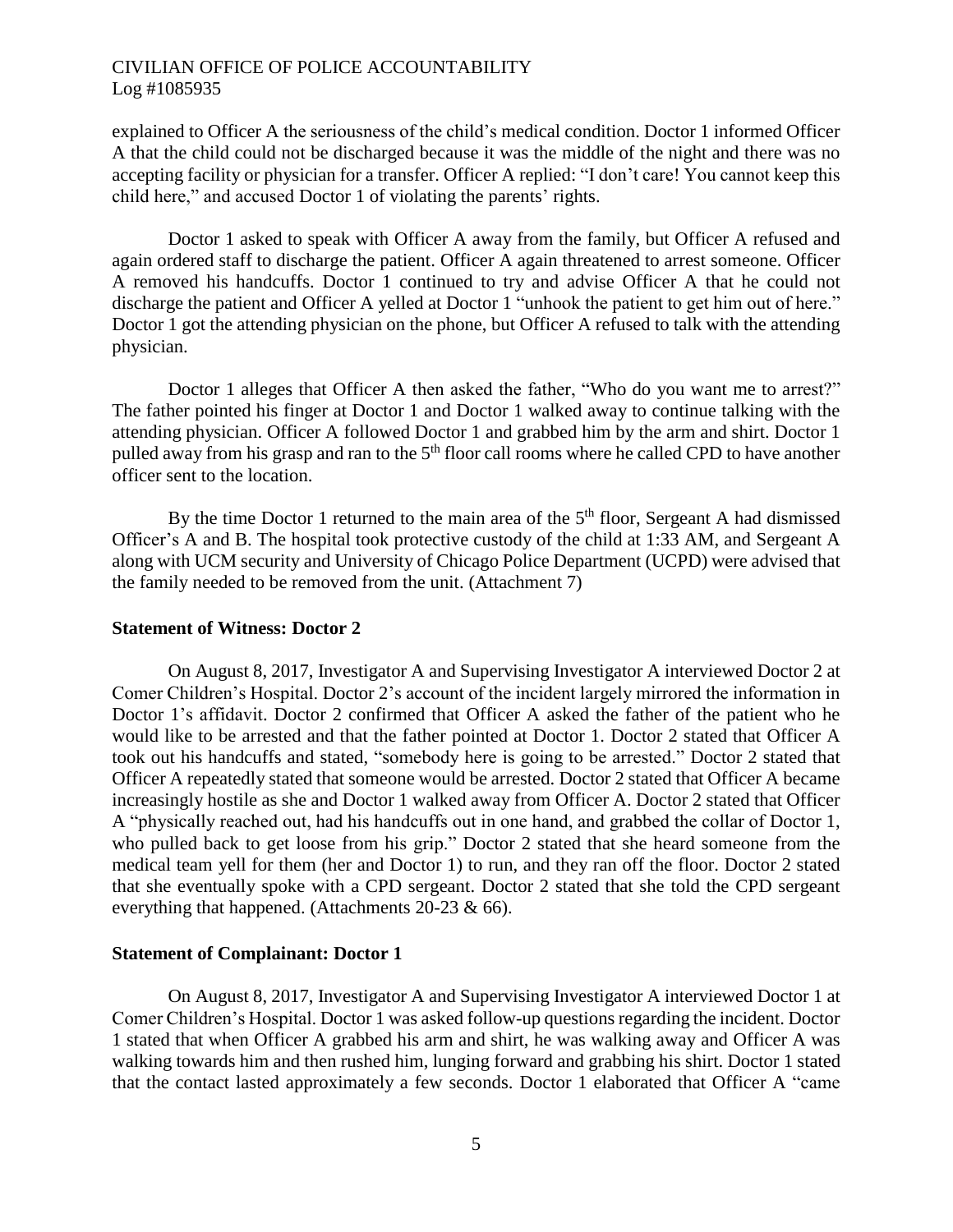across so aggressive and so - - almost like deranged," that he felt scared, and that he ran away from Officer A.

Doctor 1 stated that when he arrived back on the floor after the incident, he met with Sergeant A. Doctor 1 did not recall talking to Sergeant A about the incident, but remembered Sergeant A saying that he already knew what happened. Doctor 1 further stated that Sergeant A asked him what he wanted to do "regarding Officer A." Doctor 1 stated that he asked Sergeant A what his options were. Doctor 1 stated that Sergeant A informed him that one option was to file a complaint. Doctor 1 recalled telling Sergeant A that he did want to file a complaint. Doctor 1 stated that he wasn't given any further information about filing a complaint or process for filing a complaint. Doctor 1 also stated that Sergeant A never took a statement from him that night. Doctor 1 stated that there were no other CPD personnel present while he spoke with Sergeant A. (Attachments 24-27 & 67)

## **Body Worn Camera (BWC)**

Officer A activated his BWC twice. The BWC footage corroborates Doctor 1's account of the incident. Officer A first activated his BWC while speaking with the child's father. The BWC shows the child's father attempting to explain his side of the dispute with the hospital to Officer A. Officer A goes over to his partner, Officer B, and whispers. Parts of his whispers are inaudible, but Officer A can be heard saying: "We are about to get them out of here." Officer A then walks over near an open common area with one of the University of Chicago officers, Sergeant C, and whispers "[t]he dude has the right to take their kid to a different hospital, and I am going to tell you right now I just can't (inaudible 00:59);" at which point Officer A turns off his BWC.<sup>8</sup>

Officer A reactivated his camera and asks the child's father, "Who is the doctor?" Officer A then walks over with the child's father to Doctor 1 and asks why the child could not be transferred. Doctor 1 begins to explain the child's medical condition and what the process of transferring the child would entail. Doctor 1 then asks to talk with Officer A without the family present, but Officer A refuses. Officer A tells Doctor 1 to "unhook" the child. Doctor 1 refuses and the child's father told Officer A to "lock him up, lock him up."

The hospital administrator (Civilian 3) approaches Officer A and asks to speak with him in private. Civilian 3 again explains the process for transferring a child and that the child could not just be removed from the hospital. Officer A responded to Civilian 3:

> "somebody have to go in there and release em' because if he want me to start arresting people, that is going to be the next step... If ya'll can't do it, whoever he say arrest, he say he is the doctor,  $9$  so he is going to be going first."

Officer A then tells hospital staff that he will arrest anyone the father asks him to arrest. Officer A refers to the child's father as the boss. A nurse then approaches Officer A and advises

 $\overline{a}$ 

<sup>8</sup> Sergeant C drafted a To/From Report addressed to University of Chicago Police Commander B. In the report, Sergeant C writes that Officer A told him, "the hospital has to release the child to the parents because the child at this time has not been placed in protective custody. This hospital did the same thing to me." (Attachment 38)

<sup>&</sup>lt;sup>9</sup> Officer A points at Doctor 1 while saying this.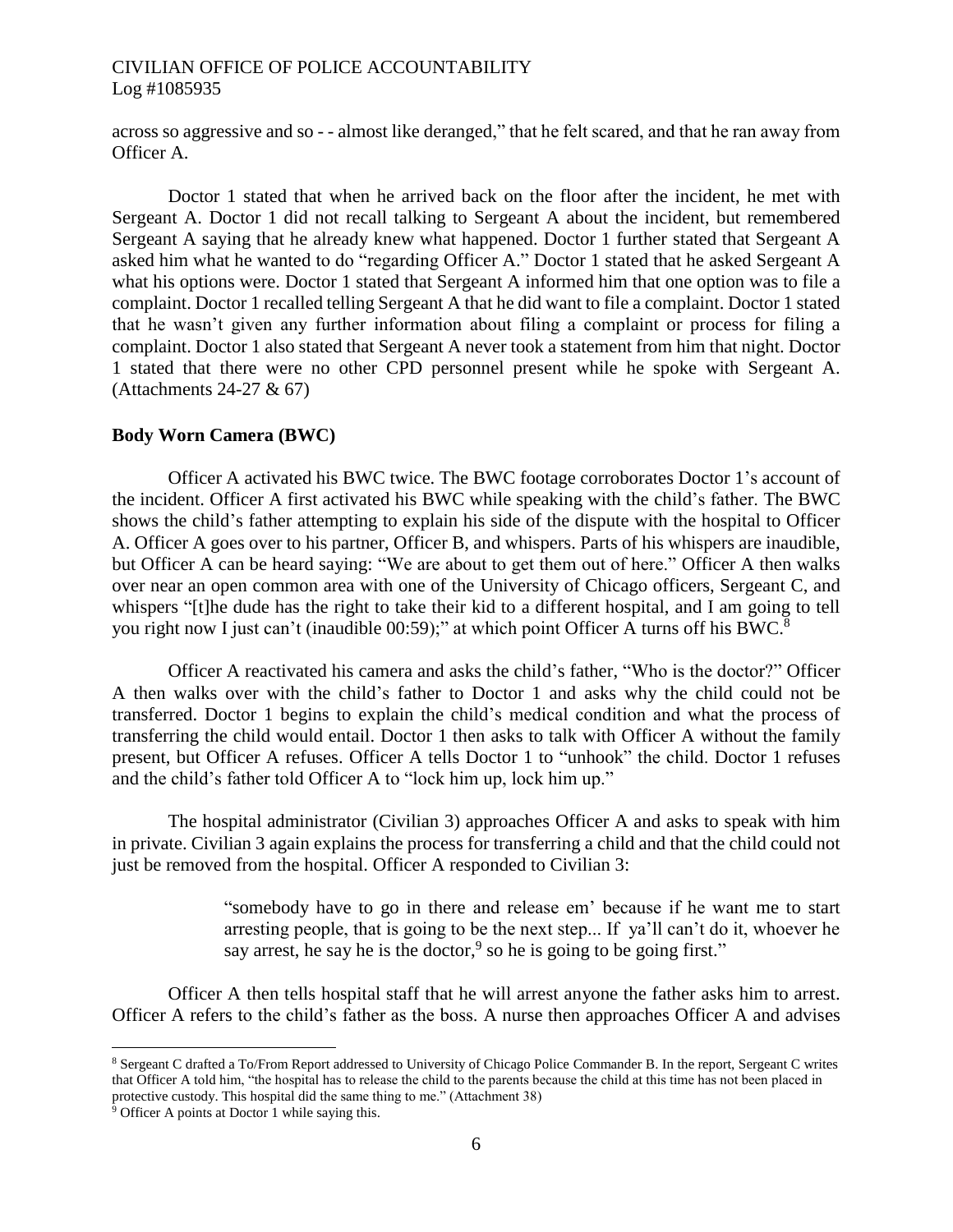Officer A that the child was severely malnourished. The nurse insinuates to Officer A that he would be responsible if anything happened to the child post discharge. Officer A continues his mission to discharge the child, repeating that the child should be unhooked from the IV. Officer A also repeats his threat to arrest hospital staff of the father's choosing. The security supervisor then asks Officer A to keep his voice down because he was disturbing everyone else.

Officer A then takes out his his handcuffs and lifts them up in front of him, asking the child's father, "Which one you want arrested?" The child's father states that he really just wants to walk out. Officer A states: "I understand, but somebody going to have to come with us too." Officer A turns toward Doctor 1, and people in the background say "no, no." Doctor 1 moves backwards away from Officer A. Officer A begins to approach Doctor 1 and states "you can come with us, sir." Doctor 1 continues to walk backward away from Officer A with his hand up as Officer A pursues him. Witnesses can be heard saying "wow, wow" and "no, no." A nurse steps in front of Officer A stating that she would be arrested instead of Doctor 1.

Officer A continues to tell medical staff to unhook the child and they refuse. Officer A moves towards Doctor 1, reaches out and grabs Doctor 1's upper left shoulder/arm and shirt.<sup>10</sup> Doctor 1 says, "Get off me, what are you doing?" After Doctor 1 escapes Officer A's grasp, the hospital security supervisor interjects and asks Officer A what crime he is going to arrest Doctor 1 for. Officer A advises that there is "no charge," but that he is just going to arrest Doctor 1 anyway. At this point, Officer B also interjects and motions to Officer A, raising his hand from an upward to downward motion, as if indicating Officer A to calm down. Officer B states to Officer A, "We are going to wait for a supervisor, cause we not going to do this."

Officer A's BWC then captures the conversation he has with the parents while waiting for a supervisor. The child's father states that he and the child's mother were advised the child was in a malnourished state, vitamin deficient, low weight, and that they were sent to the hospital after a routine check-up. Officer A then walks down the hallway where Officer B is talking with Sergeant A and he deactivates his camera.

Sergeant A activated his BWC twice during the incident. The first BWC footage shows Sergeant A arriving at the hospital and walking up to Officer B. Officer B states that there was a sticky situation as Officer A walks up. At this point, Sergeant A deactivates his BWC. Sergeant A's second BWC footage shows him talking with the family. Sergeant A advises the family that the hospital now has legal authority over the child and that the child can no longer be removed from the hospital. Civilian 3 advises staff to call Doctor 1 and Sergeant A and Sergeant B wait for Doctor 1 in the hallway. At this point, Sergeant A deactivates his BWC. (Attachments 15-19 &  $(42-46)^{11}$ 

#### **Video Footage from Comer Children's Hospital**

 $\overline{a}$ 

COPA received video footage from Comer Children's Hospital. The footage does not show the physical contact between Officer A and Doctor 1, but it does show Officer A pursuing Doctor

<sup>&</sup>lt;sup>10</sup> This occurs at 9:45 on the video clock. You can hear loud voices saying "no," "stop," "what are you doing?"

<sup>11</sup> COPA also received BWC from the University of Chicago Police Department. UC officers [Sergeant] C, D, E, and C all activated their BWCs during the incident. Their BWC footage shows much of the conduct documented in the summaries of Officer A's and Sergeant A's BWC footage.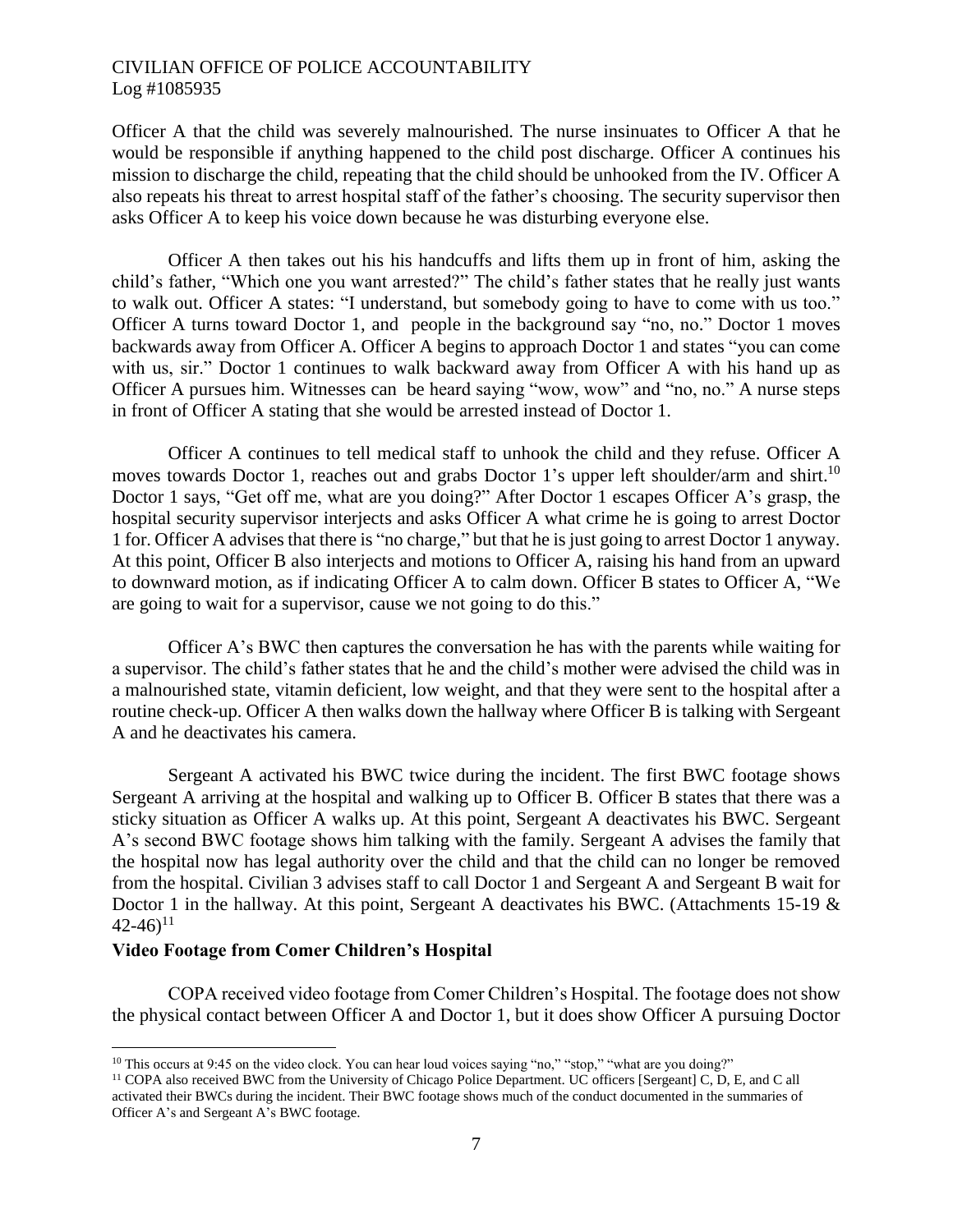1 as Doctor 1 walks backwards down the hallway with his hand up. A screenshot is below: (Attachment 65)



### **University of Chicago Police Department Reports**

COPA obtained documentation of the incident from the University of Chicago Police Department including incident reports from University of Chicago Police Department Officers: Sergeant D, Field Training Officer C, Officer D, Sergeant C, Patrol Captain A, Officer E. COPA also obtained a To/From memorandum documenting the University of Chicago Police Department's *After Action Review and Training Session Summary*. The training focused on asserting "UCPD is the primary law enforcement agency on the University owned and controlled property," in addition to "de-escalation tactics that may have been used to intervene when the CPD officer was threatening to arrest a doctor." The To/From memorandum specifically addresses that Officer A reported to Sergeant C that "this happened to me, they took my child away and I won't let this happen again." (Attachments 37-40)

## **Interview of Witness- Officer B**

On August 9, 2017, Investigator A and Supervising Investigator A interviewed Officer B at 1615 W. Chicago Avenue. Officer B confirmed that he was with Officer A during the incident. Officer B confirmed the nature of the dispute between the hospital and Officer A. Officer B also confirmed that Officer A took the parents' side in the dispute. Officer B's account of the incident was consistent with the accounts given by other witnesses outlined above. Officer B did not, however, view Officer A make physical contact with Doctor 1. Officer B states that he saw the child hooked up to an IV. Officer B stated that hospital staff explained that the child was malnourished and Vitamin K deficient.

Officer B stated that he requested a sergeant because he believed that the situation was uncomfortable. Officer B stated that he went over to Officer A to tell him that he called for a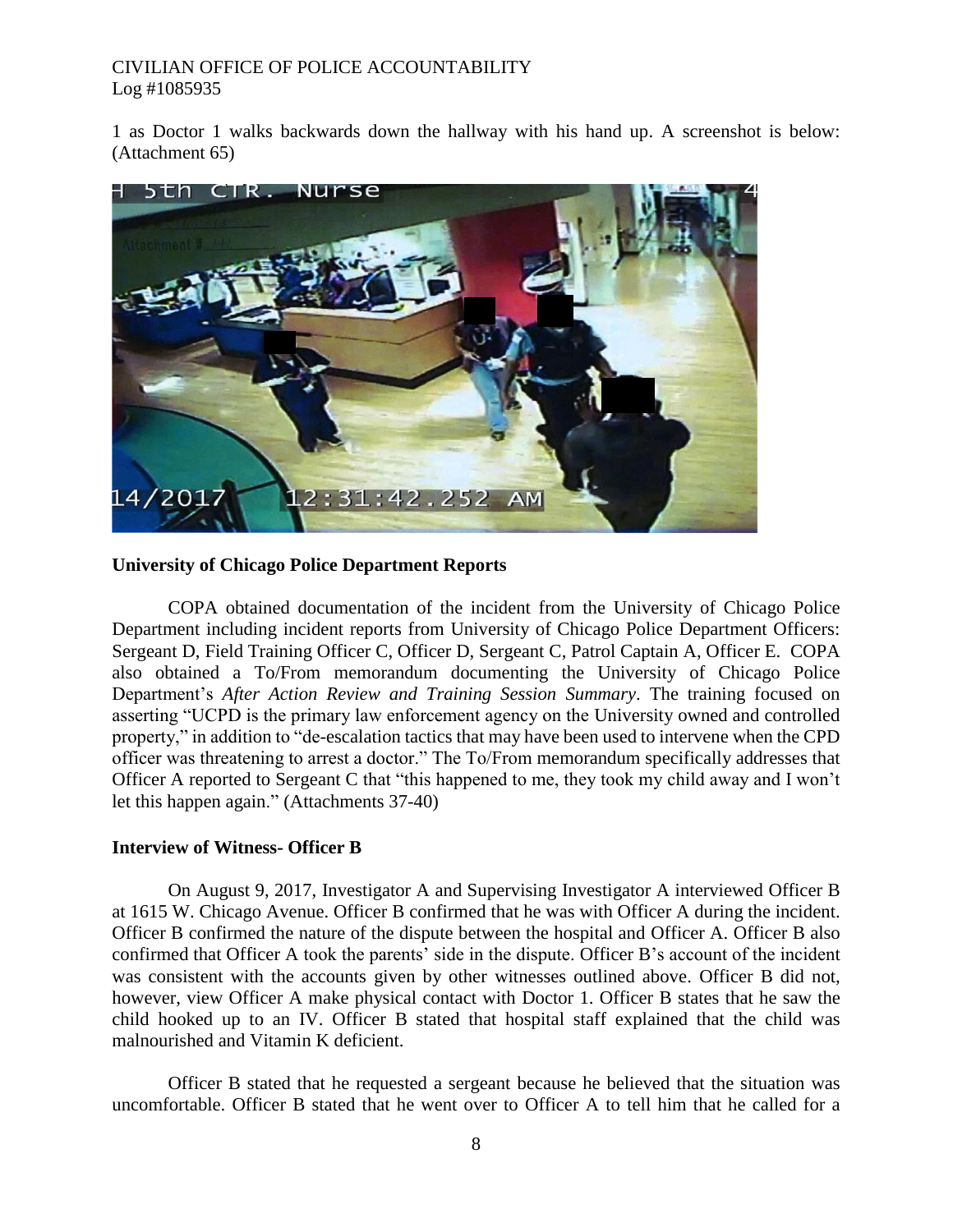sergeant and to wait for the supervisor to make the decision on how to proceed. He stated that they then waited for Sergeant A to arrive. Officer B stated that upon Sergeant A arriving, he and Officer A explained the situation to Sergeant A. Officer B stated that Sergeant A then spoke with the hospital administrator and staff. Officer B stated that Sergeant A told him and Officer A to leave.

Officer B explained that after they cleared the incident, he discussed the incident with Officer A. Officer A explained his personal situation with his twins and Comer Children's Hospital. Officer B stated that Officer A emotions were very high and he told Officer A that he needed to stay neutral. Officer B stated that Officer A told him about his situation with DCFS and the Comer's Children Hospital after the incident. (Attachments 28 & 68)

#### **Interview of Accused Officer A**

On September 5, 2017, Investigator A and Supervising Investigator A interviewed Officer A at 1615 W. Chicago Avenue. Officer A affirmed he was on-duty of July 14, 2017, and recalled being dispatched to Comer Children's Hospital. Officer A verified the nature of the dispute. Officer A stated that the child's father told him that medical staff wouldn't allow him to leave with the child because the child was failing to thrive, had suffered from medical neglect, and had low vitamin levels. Officer A stated that he looked over at the child and that he did not feel that the child looked sick. Officer A stated that he believed that because the child didn't have any physical injuries and appeared to be fully capable of moving around, the family should have been able to leave with the child. Officer A stated that the child's parents had told him that hospital staff had informed them that the child's vitamin levels were "extremely low to the point bones can break." Officer A confirmed his conduct depicted in his BWC footage. (Attachments 34-36 & 70)

#### **Interview of Accused- Sergeant A**

On October 10, 2017, Investigator A and Supervising Investigator A interviewed Sergeant A at 1615 W. Chicago Avenue. Sergeant A affirmed he was on-duty of July 14, 2017 as a sector sergeant. Sergeant A stated that a supervisor was requested to respond Comer Children's Hospital by Officer B. Sergeant A stated that when he arrived at Comer Children's Hospital, he went to the 5<sup>th</sup> floor and was immediately approached by Officer B. Sergeant A stated that Officer B informed him that Officer A was having an altercation with hospital staff, there was shouting going on, and Officer B didn't know how to handle his partner (Officer A).

Sergeant A stated that he then went to go speak with the hospital administrator (Civilian 3), but Officer A came over and interjected. Sergeant A stated that he spoke with Officer A briefly and Officer A advised him that the hospital was trying to take the baby from the family. Sergeant A stated that Officer A told him that Officer A had a similar situation going on in his personal life which also occurred at Comer Children's Hospital. Sergeant A dismissed Officer A and Officer B. Sergeant A eventually agreed that the child should not be released based on the medical professionals' advice.

Sergeant A stated that he then spoke with Civilian 3, who informed him that Officer A had forcefully grabbed one of the doctors (Doctor 1). Sergeant A stated that Civilian 3 advised him that Doctor 1 had to run away from Officer A, and at that point Sergeant A asked to speak with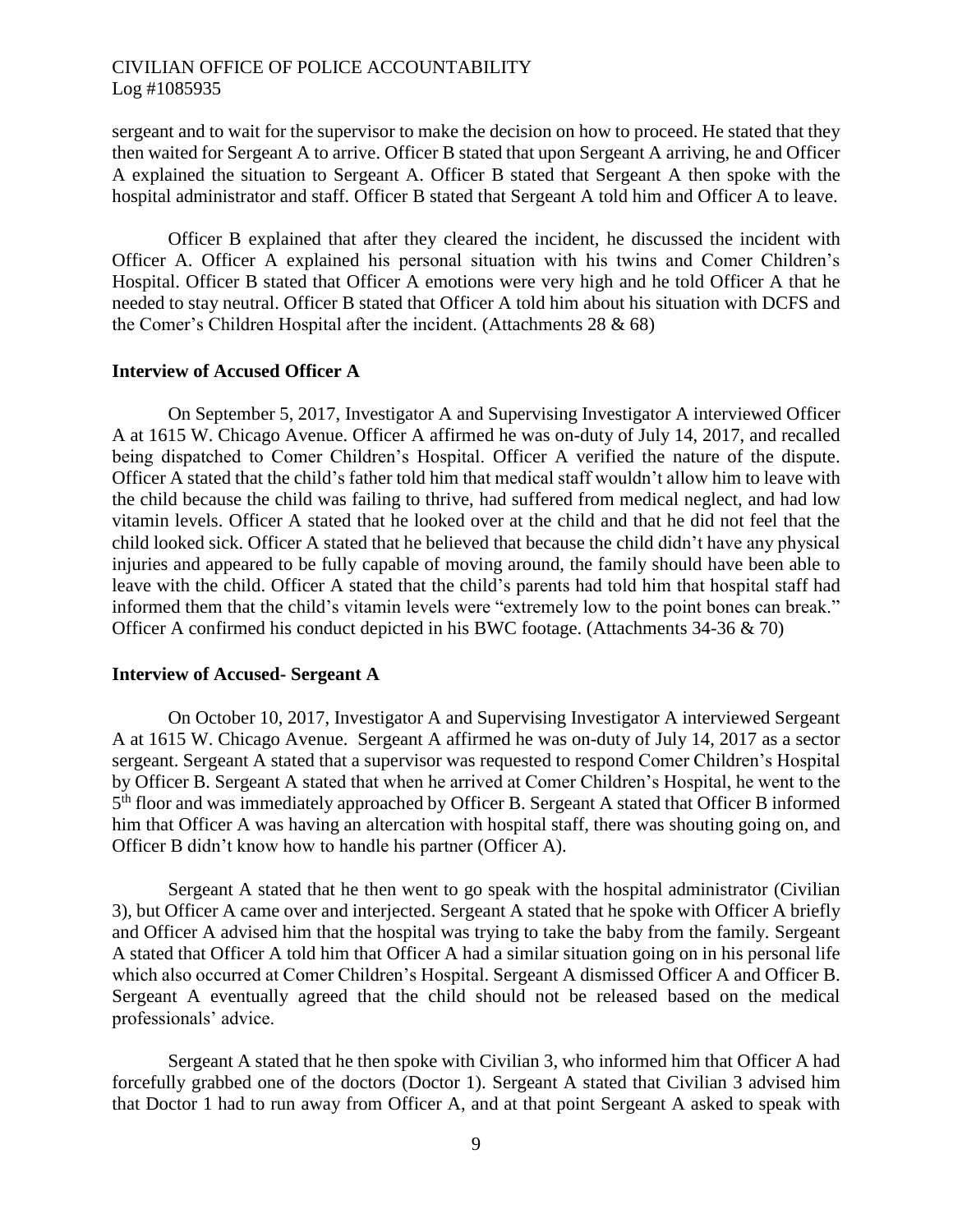Doctor 1. Sergeant A stated that he spoke to Doctor 1's and received Doctor 1's account of what happened. Sergeant A confirmed that Doctor 1 stated that he would like to file a complaint. However, Sergeant A explained that his conversation with Doctor 1 was interrupted. Several hours later, after the parents were escorted off the premises, Sergeant A went back to the floor and spoke with Civilian 3 to see if Doctor 1 still wished to pursue a complaint. Sergeant A stated that Civilian 3 told him that Doctor 1 was no longer on the floor, and Sergeant A told Civilian 3 to ask Doctor 1 and have Doctor 1 contact him. Sergeant A stated that Civilian 3 said "Well, what we really want is we don't want Officer A ever to step foot in this hospital again."

Sergeant A stated that he went back to the office and informed his Lieutenant of the situation and Comer Children's Hospital not wanting Officer A back there. Sergeant A stated that he then spoke with Officer A and informed Officer A of the allegations made by Doctor 1. Sergeant A stated that Officer A stated he "didn't do that," and that Officer A alleged that he was just trying to escort the family out of there and was going to arrest anyone that would not allow them to leave. Sergeant A stated that Officer A kept referring to his personal situation, was emotional, and asked for a copy of the BWC footage.

Sergeant A stated that the following day he received a complaint log number for failing to initiate a complaint against Officer A. Sergeant A defended his failure to initiate a complaint by stating that he did not have contact information for the doctor. Sergeant A also reiterated his belief that the relief requested was that Officer A not be allowed to respond to any future calls for service at the hospital. Sergeant A stated that Officer A was ordered not to respond to future calls for service. (Attachments 55-58 & 72)

# **Interview of Accused Sergeant B**

On October 3, 2017, Investigator A and Supervising Investigator A interviewed Sergeant B at 1615 W. Chicago Avenue. Sergeant B affirmed he was on-duty of July 14, 2017, as a field supervisor. Sergeant B stated that he was called by Sergeant A to assist with the conflict between the hospital staff and the parents. Sergeant B stated he had no knowledge of any incident with Officer A, and that no one mentioned it him. (Attachments 50-53  $\&$  71)

# **Interview of Accused Lieutenant A**

On August 25, 2017, Investigators A and B interviewed Lieutenant A at 1615 W. Chicago Avenue. Lieutenant A affirmed he was on-duty of July 14, 2017, and assigned to 290R as a Watch Field Lieutenant. Lieutenant A stated that he responded to the scene at the request of Sergeant A to assist with the conflict between hospital staff and the parents. Lieutenant A stated that he had no knowledge of what transpired earlier in the night with Officer A. (Attachments  $29-32 \& 69$ )

Investigator A

\_\_\_\_\_\_\_\_\_\_\_\_\_\_\_\_\_\_\_\_\_\_\_

\_\_\_\_\_\_\_\_\_\_\_\_\_\_\_\_\_\_\_\_\_\_\_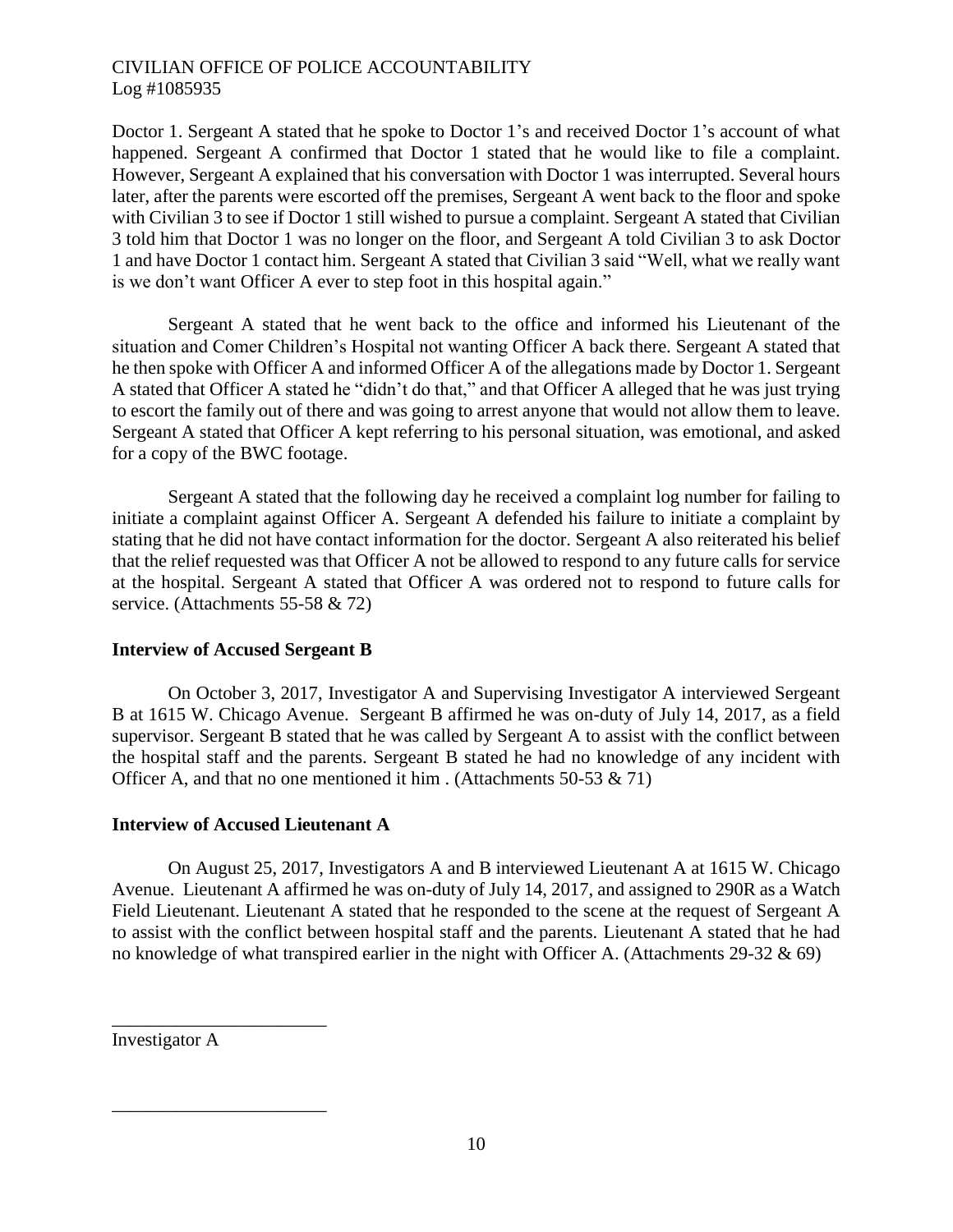Supervising Investigator B

## **V. ANALYSIS AND FINDINGS**

#### 1. Allegation Against Officer A

According to the Rules and Regulations of the Chicago Police Department, section I:

**B-1:** Police officers are frequently required to make decisions affecting human life and liberty in difficult situations where there is little or no opportunity to seek advice and little time for reflection. Law enforcement, therefore, requires an officer to have the stamina, intelligence, moral courage and emotional stability necessary to fairly and impartially deal with the human beings in the many complicated and potentially explosive situations which he encounters.

**B-5**: an officer's conduct is closely scrutinized, and when his actions are found to be excessive, unwarranted or unjustified he, and the Department, are criticized for more severely than comparable conduct of persons in other walks of life. Since the conduct of a member, on or off duty, does reflect directly upon the Department, a member must at all times conduct himself in a manner which does not bring discredit to himself, the Department or the City.

**B-6**: Effective law enforcement depends upon a high degree of cooperation between the Department and the public it serves. The practice of courtesy in all public contacts encourages understanding and appreciation; discourtesy breeds contempt and resistance. The majority of the public are law abiding citizens who rightfully expect fair and courteous treatment by members of the Department. While the urgency of a given situation would demand firm action, discourtesy or disrespect shown toward and citizen is indefensible. The practice of courteous and respectful conduct by a member is not a manifestation of weakness; it is, on the contrary, entirely consistent with the firmness and impartiality that characterizes a professional police officer.

**B**-**13**: No member can allow his individual feelings and/or prejudices to enter into his public contacts. Every member must constantly be aware of and eliminate any attitudes which might impair his effectiveness and impartiality.

COPA finds that Officer A' actions on the night of July 14, 2017, were an egregious abuse of his police powers and entirely inconsistent with his duties and responsibilities as a police officer.

When Officer A arrived at Comer's Children Hospital many University of Chicago police officers and hospital medical and security personnel were already present. Nonetheless, Officer A failed to meaningfully confer with the University of Chicago police officers despite Comer's Children Hospital (a University of Chicago hospital) being their primary jurisdiction. Rather, Officer A inappropriately referenced his irrelevant personal situation to Sergeant C and took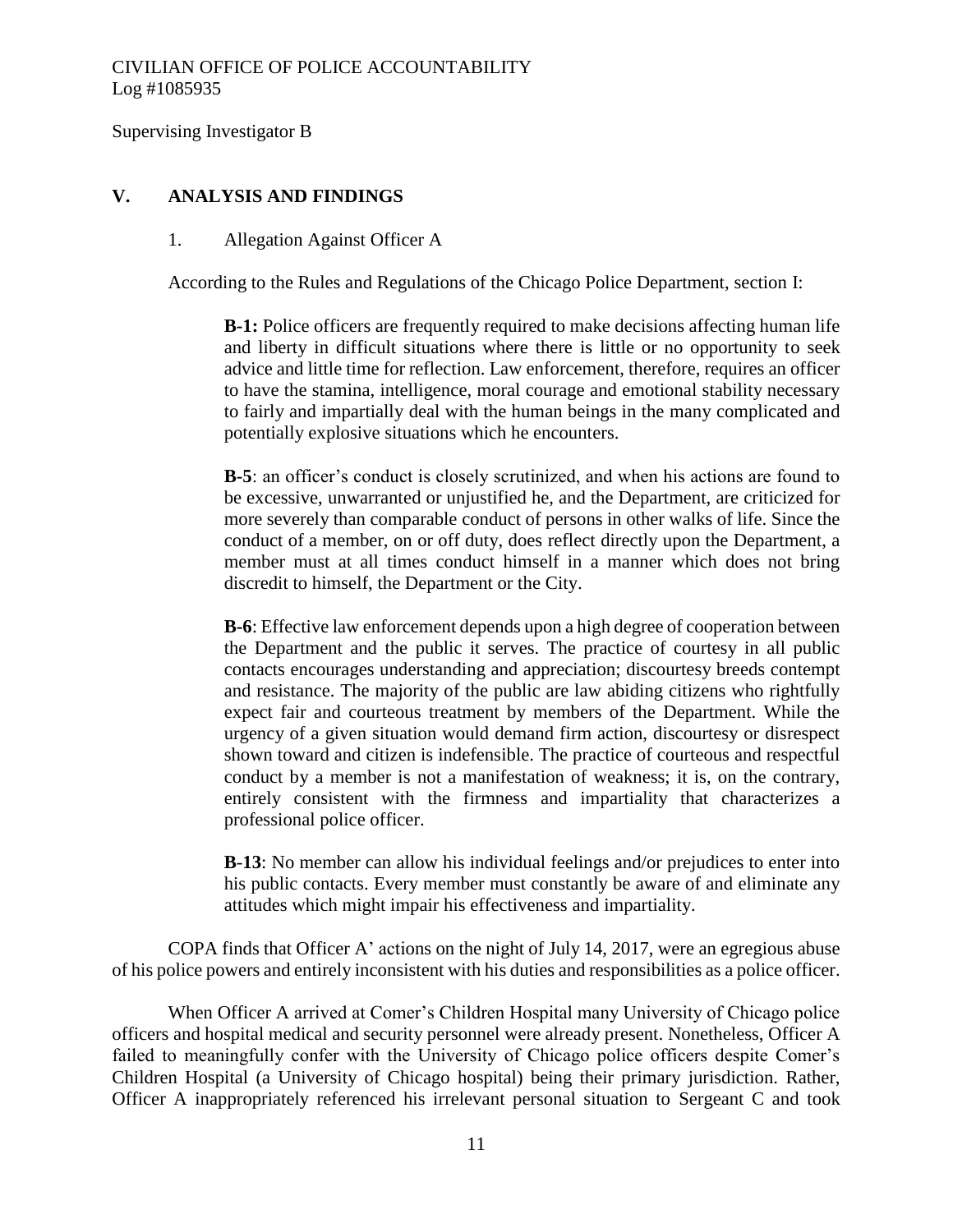$\overline{a}$ 

control of the situation. Officer A repeatedly incorrectly asserted that the hospital had to release the child because DCFS had not been contacted.<sup>12</sup> A reasonable officer would not believe that onduty medical professionals would unlawfully and unjustifiably prevent parents from leaving a hospital with their minor child and would attempt to gather more information. The testimonial and video evidence demonstrates that Doctor 1 and other medical personnel calmly and professionally tried to explain the child's medical situation to Officer A, but Officer A refused to engage in meaningful dialogue. Officer A obstinately and willfully ignored the information the medical professionals attempted to provide him. Officer A refused to talk to Doctor 1 outside the presence of the child's parents and also refused to speak to Doctor 1's supervisor, the attending, on the phone because she was "not present."

Officer A significantly escalated the situation by repeatedly threatening to arrest medical personnel unless they immediately unhooked the child from the IV and allowed the parents to leave with the child. Officer A attempted to use his police powers to force medical personnel to discharge the child against their medical judgment. The medical personnel refused and the evidence demonstrates that Officer A then attempted to arrest Doctor 1 and grabbed Doctor 1 with handcuffs in his other hand causing Doctor 1 to run away from him in fear.

An officer must have probable cause to arrest a subject. *People v. Johnson*, 408 Ill. App. 3d 107 (citing *Beck v. Ohio*, 379 U.S. 89, 91, (1964)). However, Officer A admitted almost immediately after grabbing Doctor 1 that he had "no charge" against Doctor 1. Only Doctor 1 fleeing and the intervention of University of Chicago security personnel and police officers and Officer B prevented Officer A from unlawfully arresting Doctor 1 and potentially endangering the child by escorting the child and child's parents out against medical advice. Furthermore, even assuming *arguendo* that Officer A would not have arrested Doctor 1 had Doctor 1 not fled, Officer A had no legal authority to grab Doctor 1 if he had no basis to arrest or detain him. Therefore, Officer A used excessive force against Doctor 1.

COPA finds that Officer A allowed his personal biases and prejudices to impair his effectiveness and impartiality. Officer A repeatedly referenced his personal situation with his children and Comer's Children Hospital during and after the incident. Officer B and Sergeant A, both noted that Officer A was extremely emotional and was not acting appropriately. Even during his interview with IPRA well after the incident, Officer A proffered justifications and excuses that demonstrate his personal bias. Officer A asserted that he observed the child and the child did not appear to have any injuries and seemed fine and therefore the parents should have been free to leave with the child. However, it is not the role of Chicago police officers to override the medical judgments of trained medical professionals and Officer A admitted that at a minimum the child's

<sup>&</sup>lt;sup>12</sup> The Abused and Neglected Child Reporting Act does not require prior approval or involvement of the Department of Children and Family Services for a treating physician to take temporary protective custody of a child. The Abused and Neglected Child Reporting Act provides in relevant part that. **"**An officer of a local law enforcement agency, designated employee of the Department, or a physician treating a child may take or retain temporary protective custody of the child without the consent of the person responsible for the child's welfare, if (1) he has reason to believe that the child cannot be cared for at home or in the custody of the person responsible for the child's welfare without endangering the child's health or safety; and (2) there is not time to apply for a court order under the Juvenile Court Act of 1987 for temporary custody of the child." The person taking or retaining a child in temporary protective custody shall immediately make every reasonable effort to notify the person responsible for the child's welfare and shall immediately notify the Department. 325 ILCS 5/5. Doctor 1 and Comer's Children Hospital acted within its legal rights when it refused to discharge the child when they suspected child neglect and believed discharging the child would endanger the child's health.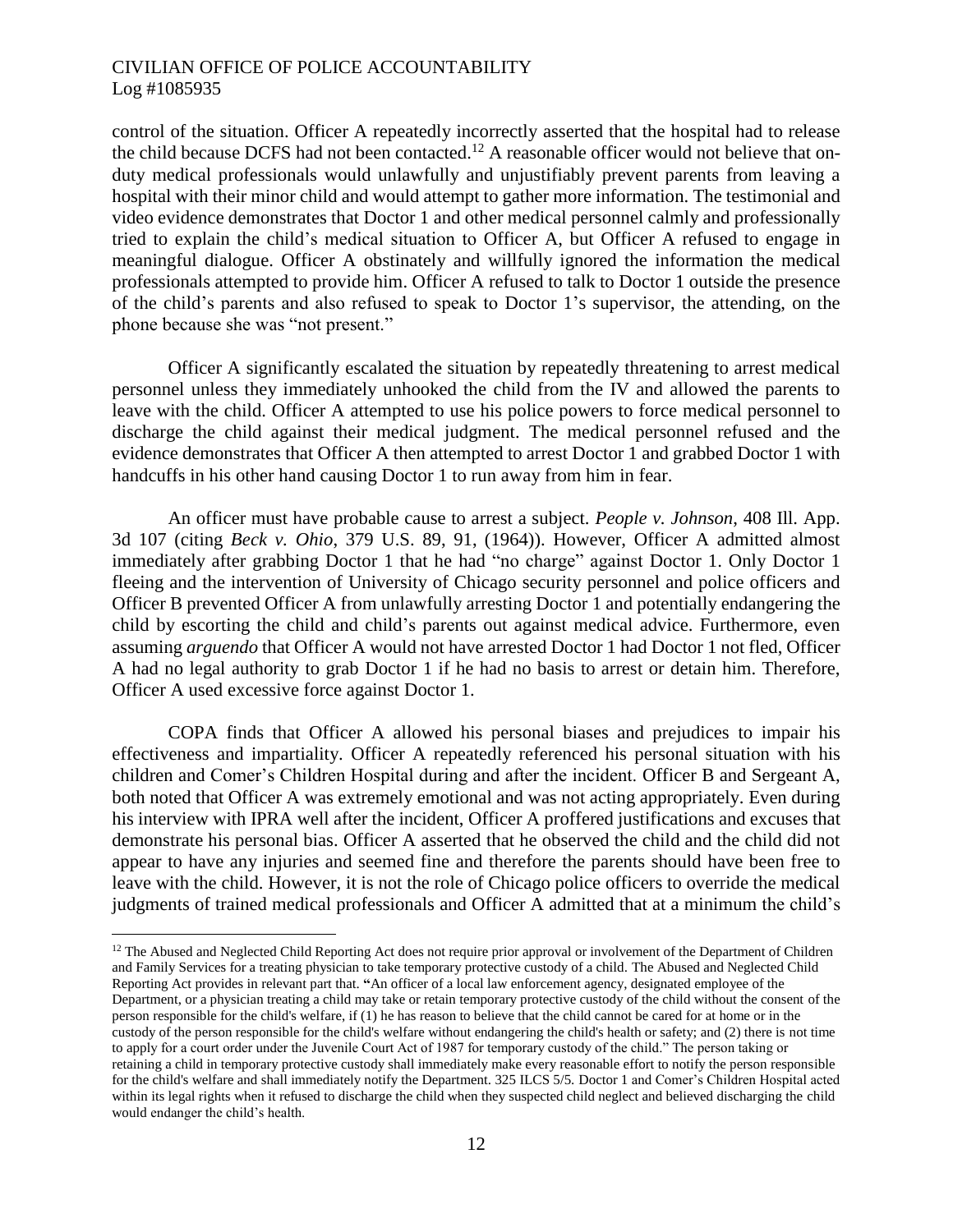father told him about the child's failure to thrive, vitamin deficiencies, and the suspected child neglect.

Officer A failed to exercise the professional judgment and control necessary to fulfil his police duties and his actions brought significant discredit to the Department. First, Officer A's improper and unlawful conduct occurred in front of numerous University of Chicago Police Department officers<sup>13</sup> and Comer's Children Hospital medical personnel and created a disturbance in the hospital. Second, Officer A also interfered with Doctor 1's and other medical personnel's medical treatment of the child and other patients. Third, Officer A's involvement negatively escalated an already difficult situation between the child's parents and Comer's Children Hospital staff.<sup>14</sup> Officer A's incorrect assertions about the child's parents rights likely caused the child's parents additional distress when Doctor 1 and Comer's Children Hospital ultimately took protective custody of the child and likely made it significantly more difficult for Sergeant A and Lieutenant A to de-escalate the situation and get the parents to voluntarily leave the hospital later.<sup>15</sup> Nonetheless, Officer A has not expressed any remorse nor has he demonstrated that he understands the problematic nature of his behavior on July 14, 2017.

For the foregoing reasons, COPA recommends the following findings:

COPA recommends a finding of **Sustained** for **Allegation #1** against **Officer A**, in that Officer A did not provide proper police service, as alleged by Commander A and Doctor 1, in violation of Rules 2, 3, 8, and 9.

COPA recommends a finding of **Sustained** for **Allegation #2** against **Officer A**, in that Officer A displayed unbecoming conduct, as alleged by Commander A and Doctor 1, in violation of Rules 2, 3, 8, and 9.

COPA recommends a finding of **Sustained** for **Allegation #3** against **Officer A**, in that Officer A unnecessarily grabbed Doctor 1, in violation of Rules 1, 2, 3, 8, and 9.

COPA recommends a finding of **Sustained** for **Allegation #4** against **Officer A**, in that Officer A threatened to arrest Doctor 1, in violation of Rules 2, 3, 8, and 9.

COPA recommends a finding of **Sustained** for **Allegation #5** against **Officer A**, in that Officer A threatened to arrest medical staff at Comer Children's Hospital, in violation of Rules 2, 3, 8, and 9.

2. Allegation Against Sergeant A

 $\overline{a}$ 

<sup>&</sup>lt;sup>13</sup> The various reports generated by the University of Chicago Police Department after the incident reflect how Officer A severely impacted the reputation of the Department. (Attachments 37-40).

<sup>14</sup> The record reflects that Doctor 1 and other Comer's Children Hospital personnel were attempting to de-escalate the situation and negotiate with the parents rather than have to take protective custody of the child to prevent the parents from removing the child against medical advice. While it is unclear what would have happened had Officer A not responded to the call, the evidence demonstrates that his involvement escalated the situation.

<sup>&</sup>lt;sup>15</sup> COPA commends Lieutenant A and Sergeant A for ultimately successfully de-escalating the situation and getting the child's parents to voluntarily leave without the necessity of the CPD or University of Chicago police arresting them.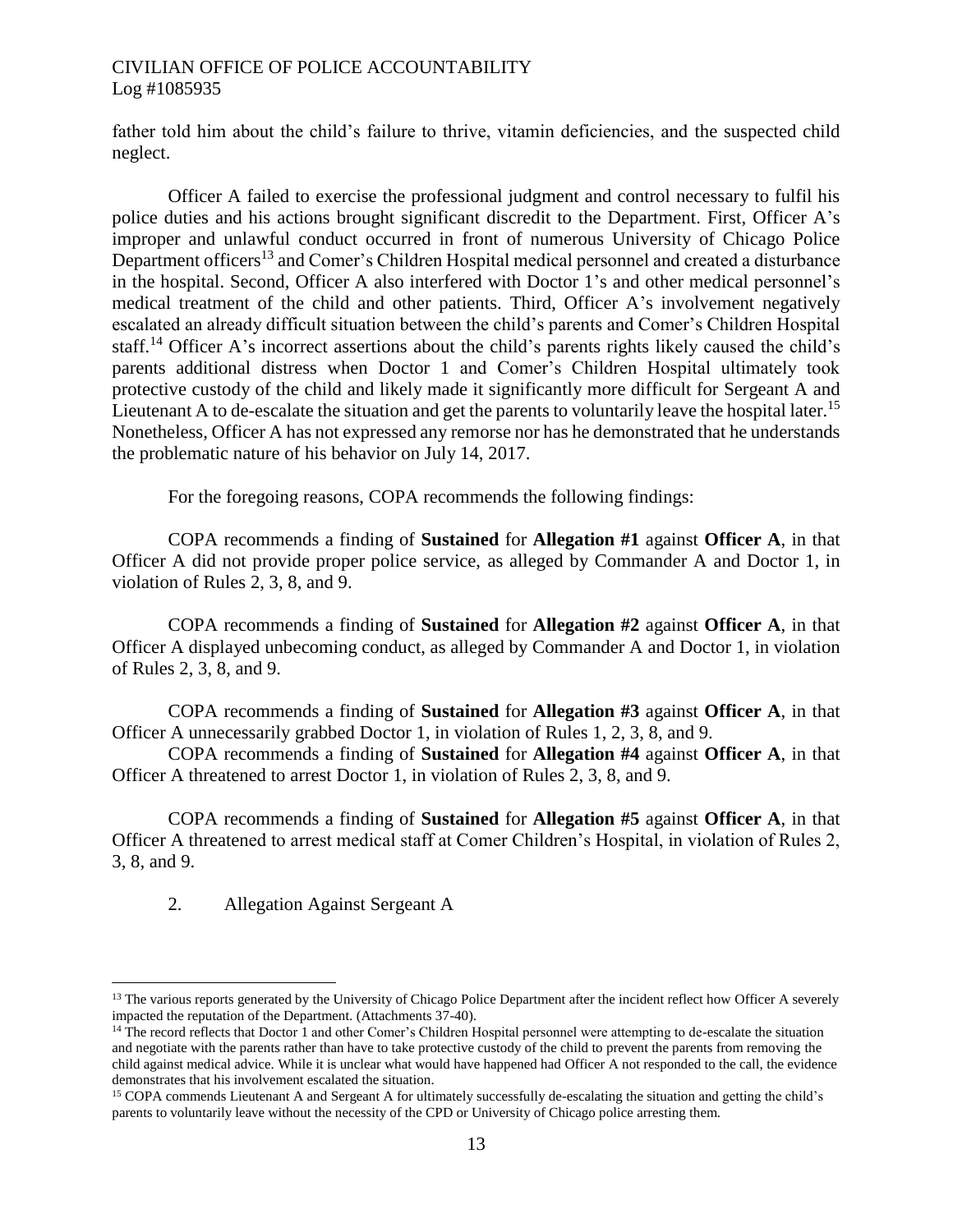COPA recommends a finding of **Sustained** for **Allegation #1** against **Sergeant A**, in that Sergeant A failed to initiate a complainant log number against Officer A after being informed of his misconduct, in violation of Rules 2, 3, and 5.

According to General Order G08-01-02, Specific Responsibilities Regarding Allegations of Misconduct, of the Chicago Police Department, section II:

> **A-5**: Members who have knowledge of circumstances relating to misconduct will submit an individual written report to a supervisor before reporting off duty on the day the member becomes aware of the misconduct. The report will include the incident Log Number, if available, and all facts relating to the incident known or reported to the member.

> **B-2**: When misconduct is observed or an allegation of misconduct is received by supervisory or command personnel, they will initiate a complete and comprehensive investigation in accordance with this and other directives without looking to higher authority for such action.

> **B-3:** When incidents regarding allegations of misconduct subject to the Log Number process are received, the supervisor or commanding officer who first receives information of the alleged misconduct will:

a. report the information to COPA by telephone, within one (1) hour after the information is received. If the notification occurs during non-business hours (2300-0700), members will contact the Crime Prevention Information Center (CPIC).

b. record all information available at the time the allegation was received in statement or report form and forward the original report to COPA and a copy to the BIA without unnecessary delay.

Sergeant A admitted that Doctor 1 specifically told him he wanted to file a complaint, that he was aware of what had allegedly occurred between Doctor 1 and Officer A, and that he did not talk to Doctor 1 again before leaving the hospital. Additionally, Sergeant A specifically ordered Officer A not to return to the hospital in the future which demonstrates that he knew that Officer A had acted inappropriately during the incident. Indeed, Sergeant A stated that when he talked to Officer A after the incident he was trying to be sympathetic but, "at the same time, you're trying to deal with the situation at hand, which is that he's putting his hands on somebody when he shouldn't be."<sup>16</sup>

3. Allegation Against Sergeant B

 $\overline{a}$ 

COPA recommends a finding of **Unfounded** for **Allegation #1** against **Sergeant B**, which alleges that he failed to initiate a complaint log number against Officer A after being informed of

<sup>&</sup>lt;sup>16</sup> COPA does not find that Sergeant A was attempting to cover-up Officer A's misconduct; rather Sergeant A appears to have genuinely misunderstood his duties and responsibilities under General Order G08-02-01.